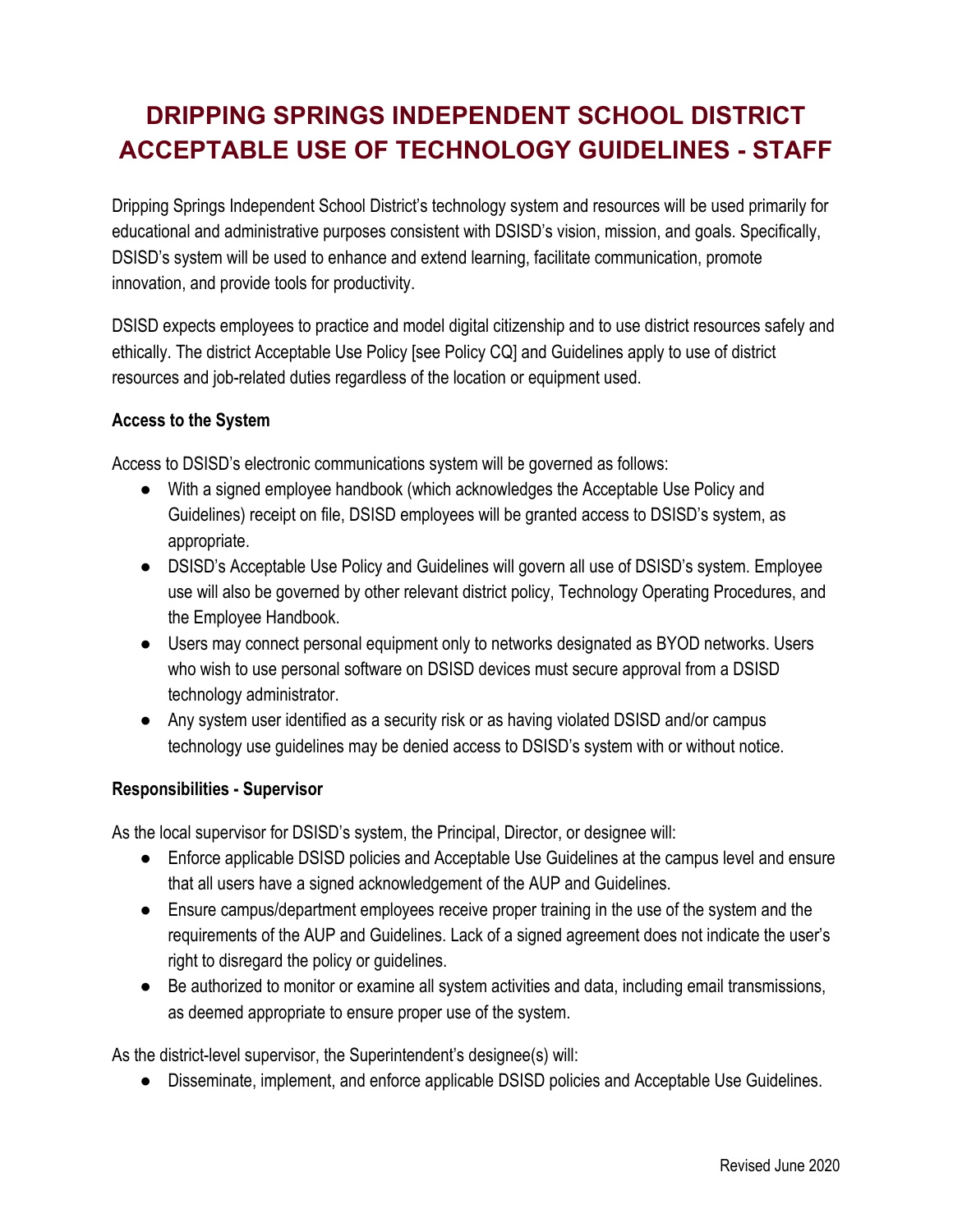- Carry out the daily operations of the DSISD system and equipment and advise and/or make recommendations on the use of technology resources and systems.
- Be authorized to monitor or examine all DSISD system activities and data, including email transmissions, as deemed appropriate to ensure safety and proper use of DSISD resources.
- Be authorized to disable a filtering device on DSISD's system for research or other lawful purpose.
- Be authorized to establish a retention schedule for messages and files on any DSISD electronic system and to remove messages or files posted locally that are deemed to be inappropriate.
- Be authorized to disable user access to DSISD's system upon a user's separation from DSISD or upon a user's violation of DSISD policies and guidelines.

# **Responsibilities – All Users**

Access to DSISD's technology resources is a privilege, not a right. Noncompliance may result in suspension of access or termination of privileges and other disciplinary action consistent with DSISD policies. Violations of law may result in criminal prosecution, restitution of costs, and disciplinary action by DSISD.

The following standards will apply to all users of DSISD's information and communications systems and equipment:

- The system may not be used for or in support of illegal purposes or for any other activity prohibited by DSISD policy or guidelines. In particular,
	- $\circ$  Users will not attempt to gain unauthorized access to any DSISD system or to any other computer system through DSISD's system, or go beyond their authorized access. This activity includes attempting to log in through another person's account (even if the other person agrees) or to access another person's files.
	- Users will not impersonate someone else when sending/receiving email or other messages and will not interfere with the ability of others to send and receive messages.
	- Users will not make deliberate attempts to harm or destroy DSISD equipment or data or the data of another user within DSISD or of any agencies or other networks that are connected to the Internet or to degrade or disrupt system performance.
- Users may not circumvent, disable, or attempt to disable, a filtering or security device or system. This includes encrypting communications to avoid security review by system administrators through VPN and other applications.
- Inappropriate Language and Access to Material:
	- Users will not access or transmit:
		- Obscene, profane, lewd, vulgar, rude, inflammatory, threatening, or disrespectful language or material.
		- Ethnic or racial slurs or material advocating violence or discrimination.
		- Language or material that, if acted upon, could cause damage or danger.
		- Language or material that advocates illegal acts.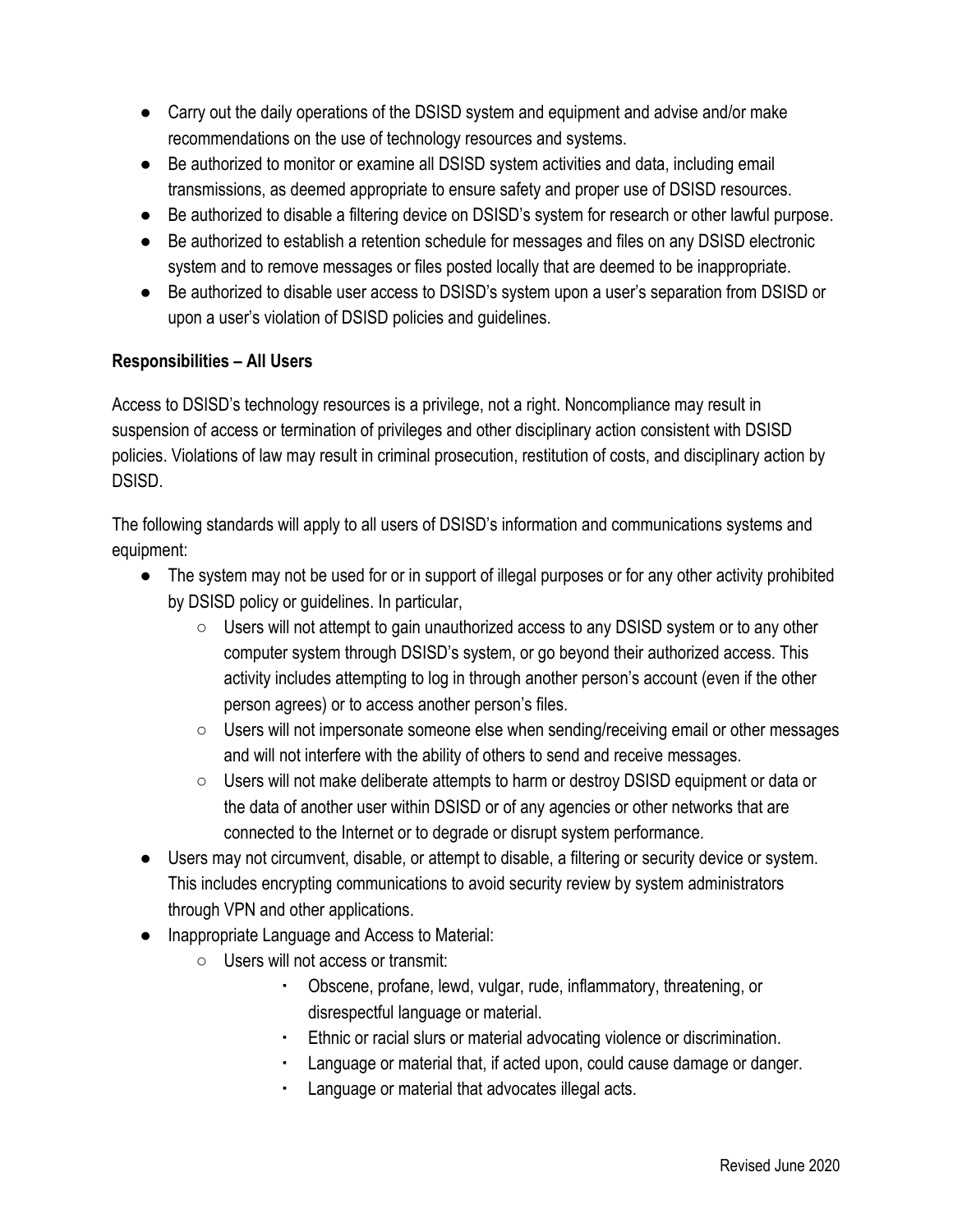- $\circ$  Users will not engage in personal attacks, including prejudicial or discriminatory attacks and will not post false or defamatory information or material.
- $\circ$  Users will not harass another person, engage in cyberbullying, or transmit material that may damage another's reputation. If a user is told by a person to stop sending him or her messages, the user must stop.
- $\circ$  If a user inadvertently accesses inappropriate material, he or she should discontinue the access and immediately notify the supervising administrator or a technology staff member.
- Users must be mindful that use of DSISD-related electronic mail addresses might cause some recipients or other readers of that mail to assume they represent DSISD, whether or not that was the user's intention.
- Users must not use DSISD equipment or systems for personal monetary gain or commercial purposes.
- Users may not use the system for political lobbying, as defined by state statute. Users may use the system to communicate with their elected representatives and to express their opinion on political issues.
- Users are responsible for retaining (backing up) and purging electronic mail in accordance with established retention guidelines.
- System Security:
	- $\circ$  Users are responsible for the use of their individual account and should take all reasonable precautions to prevent others from being able to use their account (e.g., log out of devices and web applications each time). Users should not provide passwords to another person.
	- $\circ$  Users will immediately notify a technology administrator or campus supervisor if they have identified a possible security problem. Users will not search for security problems, as this action may be construed as an illegal attempt to gain access.
	- $\circ$  Users will avoid the inadvertent spread of computer viruses by following DSISD's virus protection procedures.
	- Employees must follow digital safety guidelines as published in the Technology Operating Procedures manual.
- **Plagiarism and Copyright Infringement** 
	- Users may not redistribute copyrighted programs or data except with the written permission of the copyright holder or designee. Such permission must be specified in the document or must be obtained directly from the copyright holder or designee in accordance with applicable copyright law, DSISD policy, and administrative regulations.
- Personally identifiable information about a DSISD student and student-created original work may be posted on web pages maintained by DSISD only in accordance with the provisions below under "District Website and Social Media."
- As with all other school policies and guidelines, all staff share the responsibility of monitoring and guiding students in the appropriate use of technology.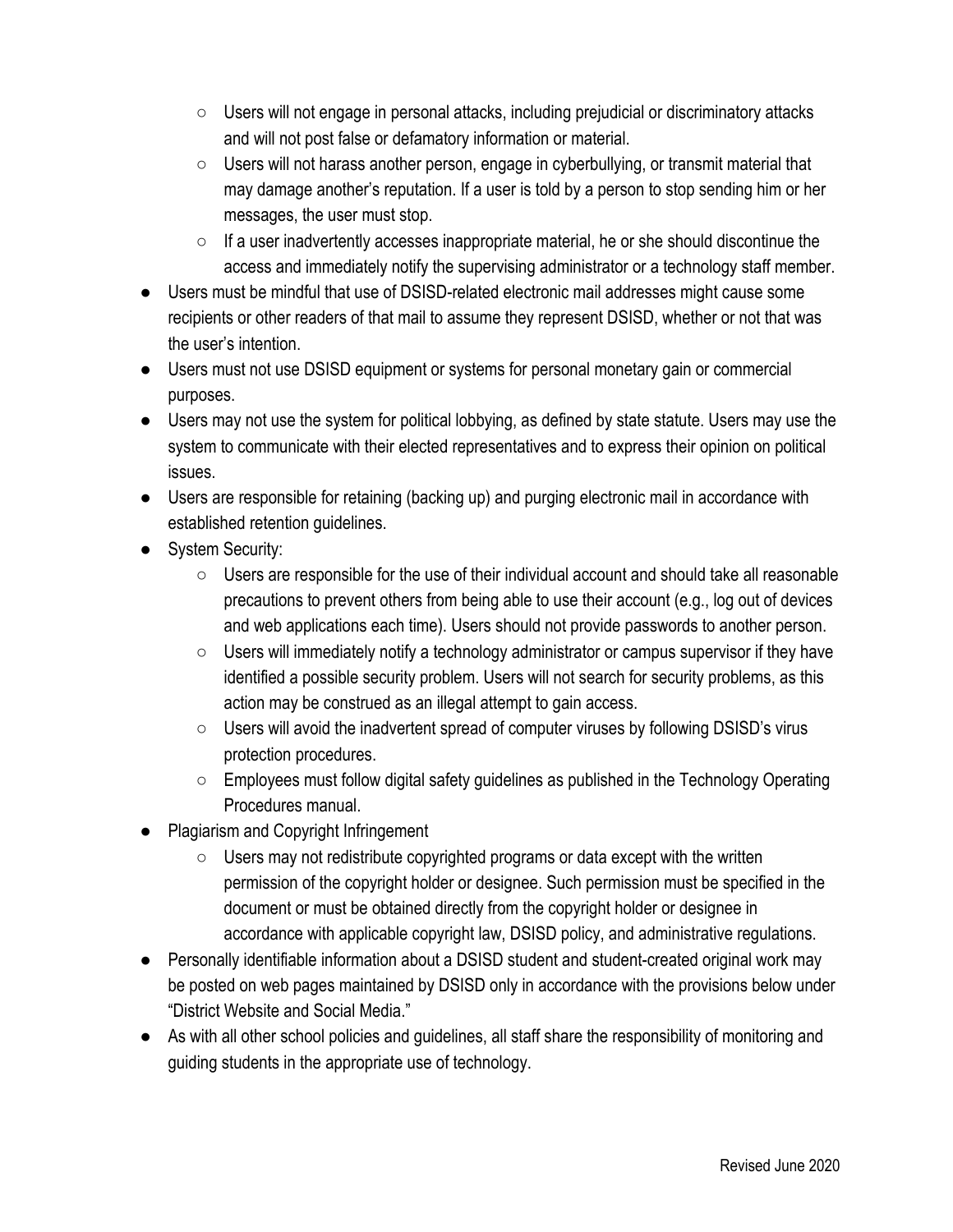# **Privacy, Search, and Seizure**

Users have a limited privacy expectation in the contents of their personal files on DSISD's system. Routine maintenance and monitoring of the system or files may lead to discovery that a user has violated or is violating the District Acceptable Use Policy and Guidelines, district policies and procedures, or the law. Additionally, an individual search will be conducted if there is reasonable suspicion that a user has violated the Acceptable Use Policy and Guidelines, district policies and procedures, or law. Furthermore, users should be aware that their personal files may be discoverable under state public records laws.

# **Selection of Material**

When using the Internet or other electronic resources for class activities, instructional staff must

- select materials that are age-appropriate and relevant to learning objectives.
- preview all materials and sites to be used for instruction in order to determine appropriateness.
- consider CIPA, FERPA, PPRA, and COPPA requirements in the selection of material.
- provide quidelines to assist their students in selecting materials and channeling their activities effectively and properly.
- assist their students in developing the skills to ascertain the truthfulness of information, distinguish fact from opinion, and engage in discussions about controversial issues while demonstrating tolerance and respect for those who hold divergent views.

Prior to using or assigning the use of any software, subscription, or other resource requiring student accounts or student information, staff must follow the New Software Approval Process. Staff must not provide student accounts or student information to any site or app that has not been approved by DSISD per the approval process.

# **District Website and Social Media**

DSISD will maintain a District website for the purpose of informing and communicating with employees, students, parents, and the community regarding DSISD news, programs, policies, practices, and other information. The Executive Director of Communications will establish guidelines for the development and format of web pages controlled by DSISD. Some general guidelines, however, are as follows:

- Names, student work, and photos of students may be placed on DSISD web pages and professional social media sites only as indicated on the annual DSISD Parental Objection form.
- Staff maintaining web pages and social media accounts will be responsible for ensuring that student identification procedures are followed to ensure that parents have permitted use of student information.
- No user will be permitted to publish personal webpages using District resources. Additionally, student names, work, and photos may not be placed on personal webpages or personal social media accounts.
- No commercial advertising will be permitted on a website maintained by DSISD without the approval of the Executive Director of Communications.